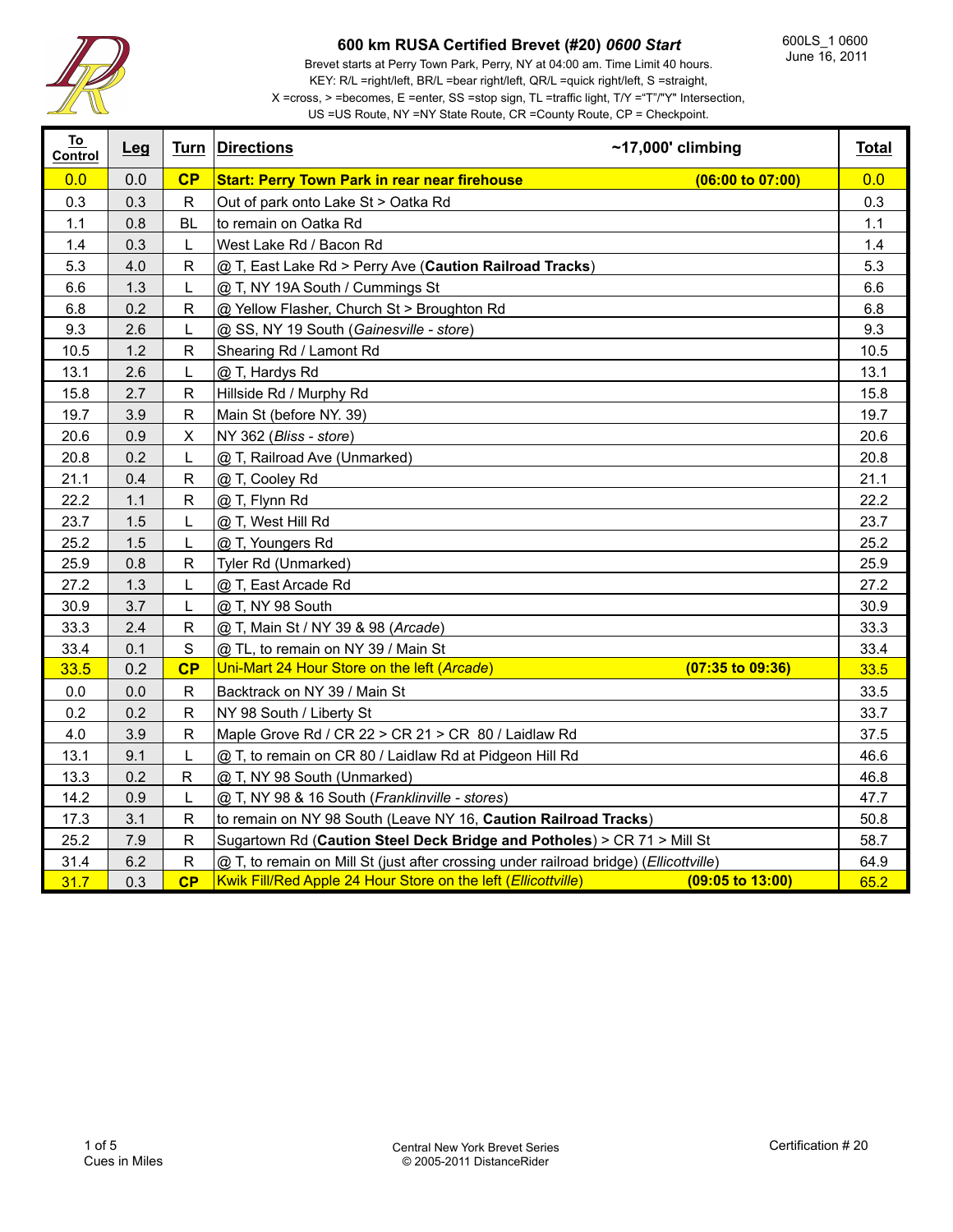

T

# **600 km RUSA Certified Brevet (#20)** *0600 Start*

Brevet starts at Perry Town Park, Perry, NY at 04:00 am. Time Limit 40 hours. KEY: R/L =right/left, BR/L =bear right/left, QR/L =quick right/left, S =straight,

X =cross, > =becomes, E =enter, SS =stop sign, TL =traffic light, T/Y ="T"/"Y" Intersection,

|  |  | US = US Route, $NY = NY$ State Route, $CR =$ County Route, $CP =$ Checkpoint. |  |
|--|--|-------------------------------------------------------------------------------|--|

| <u>To</u><br>Control | Leg   |               | $~17,000$ ' climbing<br>Turn Directions                                               | <b>Total</b> |
|----------------------|-------|---------------|---------------------------------------------------------------------------------------|--------------|
| 0.0                  | 0.0   | L             | from control onto Washington St / NY 219 & 242 West (bike shop on the left)           | 65.2         |
| 0.2                  | 0.2   | R             | @ TL, Jefferson St > Elk St                                                           | 65.4         |
| 0.6                  | 0.4   | L.            | @ T, Mechanic St > CR 13 (Caution Steel Deck Bridge and Rough Road)                   | 65.8         |
| 5.5                  | 4.9   |               | Cross Rd                                                                              | 70.7         |
| 7.0                  | 1.5   |               | @ T, CR 14 (Unmarked) (Caution Steel Deck Bridge and Rough Road)                      | 72.2         |
| 12.4                 | 5.4   | R             | @ SS, CR 14A / Toad Hollow Rd                                                         | 77.6         |
| 12.6                 | 0.2   | L             | @ T, NY 353 South (straight is Little Valley - stores)                                | 77.8         |
| 13.0                 | 0.4   | $\mathsf{R}$  | CR 5 / New Albion Rd                                                                  | 78.2         |
| 14.4                 | $1.4$ | L             | CR 7 / Pidgeon Valley Rd (rough road)                                                 | 79.5         |
| 20.7                 | 6.4   | L             | @ Yield, to remain on CR 7 > Elm Creek Rd (Caution Steel Deck Bridge)                 | 85.9         |
| 24.5                 | 3.8   | <b>BR</b>     | @ T, Williams St / Jamestown Rd                                                       | 89.7         |
| 24.7                 | 0.2   | R             | @ T, NY 394 West (Randolph)                                                           | 89.9         |
| 26.4                 | 1.7   | S             | @ SS, Main St (Leave NY 394 West) (Caution Railroad Tracks)                           | 91.5         |
| 27.3                 | 1.0   | CP            | Sugar Creek 24 Hour Store on the left (Randolph)<br>(10:23 to 15:56) BAG DROP?        | 92.5         |
| 0.0                  | 0.0   | R             | from control and backtrack on Main St                                                 | 92.5         |
| 0.1                  | 0.1   | L             | 5th Ave                                                                               | 92.6         |
| 0.6                  | 0.5   | L             | @ T, NY 394 West / Jamestown St / Bike 17 Route                                       | 93.1         |
| 12.7                 | 12.1  | ${\mathsf S}$ | Red Roof Inn entrance (Falconer)                                                      | 105.2        |
| 13.0                 | 0.3   | R             | East St (Just past Falconer Central School)                                           | 105.5        |
| 13.1                 | 0.1   |               | East Falconer St (Burger King) (Rough Cobbles)                                        | 105.5        |
| 13.7                 | 0.7   | <b>BR</b>     | Uphill, to remain on Falconer St (Jamestown)                                          | 106.2        |
| 15.8                 | 2.1   | L             | @ T, Lakeview Rd                                                                      | 108.2        |
| 16.0                 | 0.2   | $\mathsf R$   | @ T, 6th St / NY 394 West / Bike 17 Route (One-way road)                              | 108.4        |
| 16.8                 | 0.8   | R             | @ TL, Fairmount Ave (Caution Railroad Tracks) > Jones / Gifford Ave > Boulevard Ave   | 109.2        |
| 18.7                 | 1.9   | L             | @ T, Dunham Ave                                                                       | 111.1        |
| 18.8                 | 0.1   | R             | Duquesne St (after Lake St)                                                           | 111.2        |
| 19.0                 | 0.2   |               | @ T, Jackson Ave                                                                      | 111.4        |
| 19.4                 | 0.4   | R             | Lakeside Dr (Before RR Tracks)                                                        | 111.8        |
| 20.2                 | 0.8   | <b>BR</b>     | Terrace Ave (Unmarked) (at "Beechwood Country House") > Sunset Ave.                   | 112.6        |
| 22.0                 | 1.9   | R             | @ TL and SS, Summit Rd                                                                | 114.5        |
| 22.9                 | 0.9   | R             | Fairmount Rd / NY 394 West                                                            | 115.3        |
| 23.2                 | 0.3   | L             | NY 474 West                                                                           | 115.6        |
| 24.2                 | 1.0   | $\mathbf S$   | Ashville General Store on the right (recommended rest stop)                           | 116.6        |
| 35.3                 | 11.2  | <b>BL</b>     | to remain on NY 474 West at CR 76                                                     | 127.8        |
| 41.0                 | 5.7   | X             | CR 15 to remain on NY 474 West / Jamestown Rd. (Clymer - store) (Welcome to PA)       | 133.4        |
| 51.3                 | 10.4  |               | @ T, Rt 8 South / 89 (Watsburg - store) (Remain on Rt 8 South where Rt 89 splits off) | 143.8        |
| 55.1                 | 3.8   | R             | Hatch Hollow Rd > Waterford / Wattsburg Rd                                            | 147.6        |
| 62.3                 | 7.2   |               | SR 2006-30 / East 3rd St (Caution Railroad Tracks) (Waterford)                        | 154.8        |
| 63.6                 | 1.3   | R             | @ T, Cherry St then Immediate Left onto North Park Row                                | 156.1        |
| 63.7                 | 0.1   | R             | Rts. 19 / 97 North                                                                    | 156.1        |
| 63.8                 | 0.1   | CP            | <b>Country Fair Citgo (Waterford)</b><br>$(13:29 \text{ to } 22:44)$                  | 156.2        |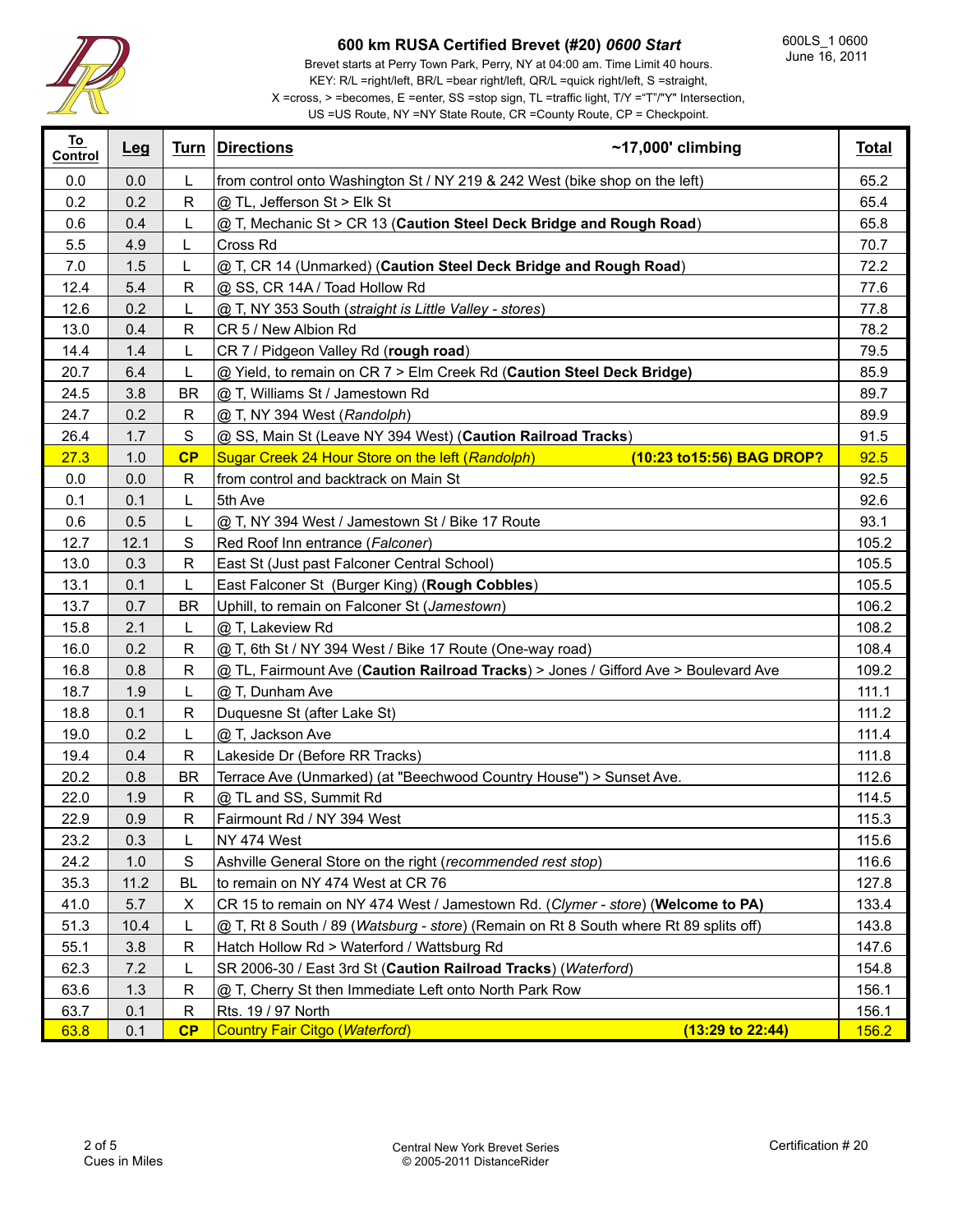

600LS\_1 0600 June 16, 2011

Brevet starts at Perry Town Park, Perry, NY at 04:00 am. Time Limit 40 hours. KEY: R/L =right/left, BR/L =bear right/left, QR/L =quick right/left, S =straight,

### X =cross, > =becomes, E =enter, SS =stop sign, TL =traffic light, T/Y ="T"/"Y" Intersection, US =US Route, NY =NY State Route, CR =County Route, CP = Checkpoint.

| To<br>Control | Leg  |              | <b>Turn Directions</b><br>$~17,000$ ' climbing                                                   | <b>Total</b> |
|---------------|------|--------------|--------------------------------------------------------------------------------------------------|--------------|
| 0.0           | 0.0  |              | Backtrack on Rts. 19 / 97 South                                                                  | 156.2        |
| 0.1           | 0.1  | R            | West North Park Row (at Town Park)                                                               | 156.3        |
| 0.2           | 0.1  | L            | @ T, then Quick Right onto West 3rd St > Old State Rd                                            | 156.4        |
| 8.1           | 7.9  | X            | Rte. 99 (sign says "Edinboro - 4")                                                               | 164.3        |
| 8.2           | 0.1  | R            | @ T, Old State Rd > Franklinville Center Rd                                                      | 164.4        |
| 19.1          | 10.9 | L            | @ T, Rte. 18 South                                                                               | 175.3        |
| 19.4          | 0.3  | $\mathsf{R}$ | Bowmantown Rd (Caution Railroad Tracks)                                                          | 175.6        |
| 21.9          | 2.5  | L            | @ T, Lexington Rd                                                                                | 178.1        |
| 22.3          | 0.5  | R            | @ T, Old Albion Rd                                                                               | 178.5        |
| 23.6          | 1.3  | L            | Rte. 215 South                                                                                   | 179.8        |
| 24.9          | 1.3  | $\mathsf{R}$ | Cherry Hill Rd / SR 3002 (Unmarked)                                                              | 181.1        |
| 27.3          | 2.5  | R            | Rte. 6 North / SR 3006/50 (Ice Cream Stand)                                                      |              |
| 28.0          | 0.7  | L            | Veer Left, Huntley Rd. (CAUTION: Watch for Potholes and RR Tracks)                               |              |
| 30.8          | 2.8  | L            | @ T, US 20 West (Bike Z Route) (Welcome to Conneaut, Ohio!)                                      |              |
| 33.9          | 3.1  | CP           | <b>White Turkey Drive-In Restaurant (Conneaut)</b><br>$(15:12 \text{ to } 02:24 \text{ Day } 2)$ |              |
| 0.0           | 0.0  | L            | Backtrack on US 20 East (use Bike Z route all the way through Erie, PA)                          | 190.1        |
|               |      |              | US 5 East (NOT the small road before US 5) (Bike Route Z)                                        |              |
| 2.3           | 2.3  | L            |                                                                                                  | 192.3        |
| 16.0          | 13.8 | $\mathbf S$  | Cross Rte. 98                                                                                    | 206.1        |
| 21.3          | 5.3  | L            | @ TL Soft left at the Airport, Alt US 5 / West Lake Rd (Stores)                                  | 211.4        |
| 23.7          | 2.4  | L            | @ TL, West 6th St                                                                                | 213.8        |
| 25.7          | 2.0  | L            | @ T at park, to remain on West 6th St                                                            | 215.8        |
| 26.3          | 0.6  | L            | @ TL, Cranberry St                                                                               | 216.4        |
| 26.4          | 0.1  | R            | @ T, Bay Front Parkway (Bike Z route - use this as alternate route when possible)                | 216.5        |
| 28.9          | 2.5  | R            | to remain on Bay Front Parkway (Bike Path is on the opposite side of the Parkway)                | 219.0        |
| 32.5          | 3.6  | X            | East 38th St                                                                                     | 222.6        |
| 34.6          | 2.1  | X            | Jordan, merge straight with Rte. 430 East (Bike Path ends)                                       | 224.7        |
| 37.9          | 3.3  | X            | Rte. 531 North (hilly to the checkpoint) (Welcome to New York!)                                  | 228.0        |
| 47.5          | 9.6  | L            | @ TL, NY 426 North / CR 615 / Mann Rd                                                            | 237.6        |
| 48.5          | 1.0  | L            | Just past NY 17 into Holiday Inn Express Parking Lot                                             | 238.6        |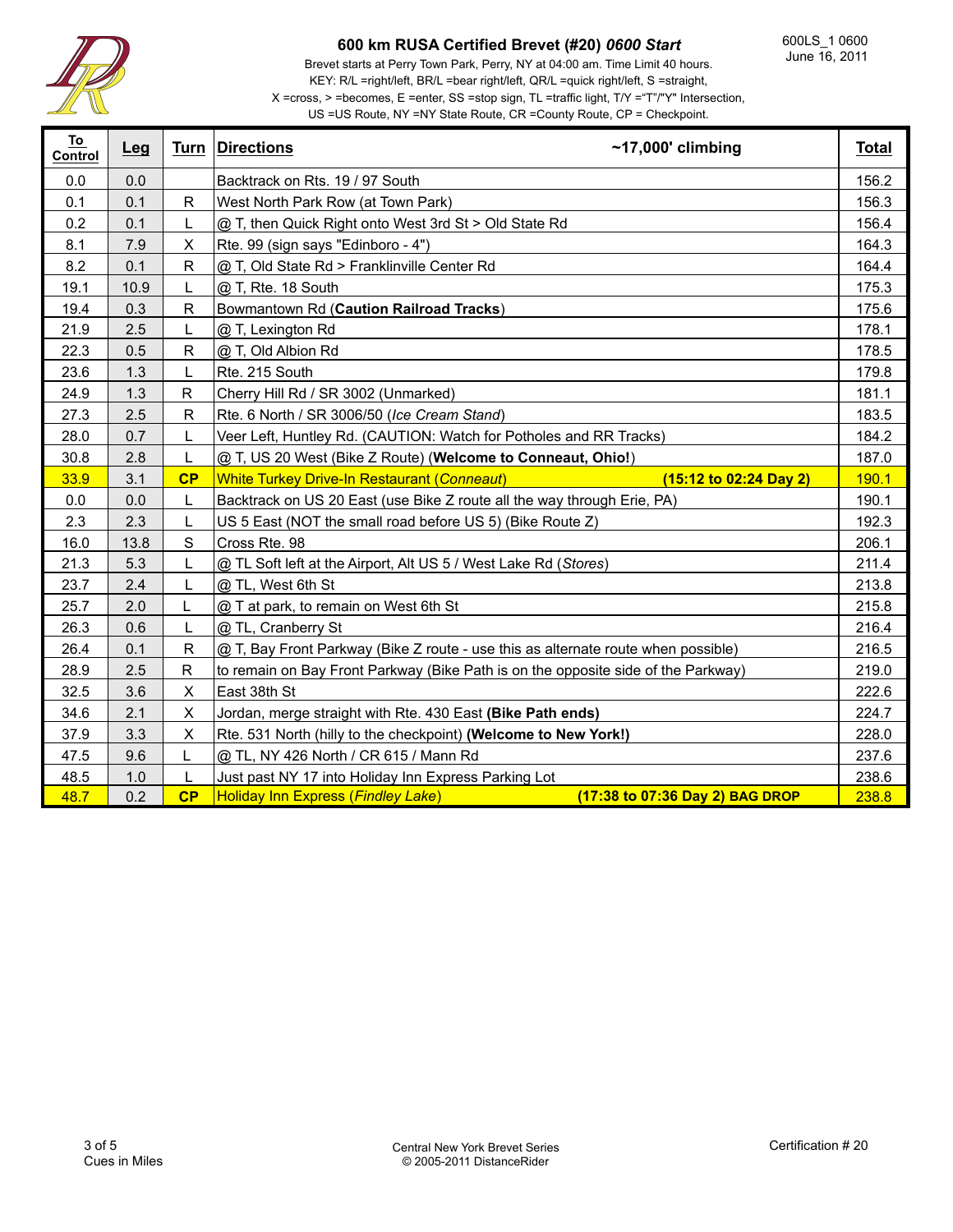

Brevet starts at Perry Town Park, Perry, NY at 04:00 am. Time Limit 40 hours. KEY: R/L =right/left, BR/L =bear right/left, QR/L =quick right/left, S =straight,

X =cross, > =becomes, E =enter, SS =stop sign, TL =traffic light, T/Y ="T"/"Y" Intersection,

| US = US Route, NY = NY State Route, $CR$ = County Route, $CP$ = Checkpoint. |  |
|-----------------------------------------------------------------------------|--|
|                                                                             |  |

| <u>To</u><br>Control | Leg  |               | $~17,000$ ' climbing<br>Turn Directions                                                    | <b>Total</b> |
|----------------------|------|---------------|--------------------------------------------------------------------------------------------|--------------|
| 0.2                  | 0.2  |               | Backtrack from motel to NY 426 then Right onto NY 426 South                                |              |
| 1.2                  | 1.0  |               | NY 430 East/NY 426 South (Findley Lake)                                                    |              |
| 1.5                  | 0.3  | R             | NY. 426 South/Findley Lake Rd                                                              |              |
| 8.3                  | 6.8  | <b>BL</b>     | Go straight onto NY 2 (Unmarked) !! Leave Rte. 426 South!!                                 | 247.1        |
| 12.2                 | 3.9  | R             | @ SS, CR 15                                                                                | 251.0        |
| 13.0                 | 0.8  |               | @ TL, NY 474 East (Clymer)                                                                 | 251.8        |
| 18.7                 | 5.7  | <b>BR</b>     | @ NY 76, to remain on NY 474 East (soda machine)                                           | 257.4        |
| 30.9                 | 12.2 | R             | @ T, NY 394 East                                                                           | 269.6        |
| 32.3                 | 1.4  | L             | @ TL, Chautaugua St (Cautaion Railroas Tracks) (stores)                                    | 271.0        |
| 32.9                 | 0.6  | R             | @ T, Terrace Ave                                                                           | 271.6        |
| 34.2                 | 1.3  | L             | @ T SS, Lakeside Dr (Unmarked) (Caution Watch for Manhole Covers!!)                        | 272.9        |
| 35.0                 | 0.8  | L             | @ T, Jackson Ave                                                                           | 273.7        |
| 35.4                 | 0.4  | R             | @ SS, Duquesne St (Unmarked)                                                               | 274.1        |
| 35.6                 | 0.2  | L             | @ SS, Dunham Ave (Unmarked)                                                                | 274.3        |
| 35.7                 | 0.1  | R             | Boulevard Ave > Jones / Gifford Ave > Fairmount St (Caution Railroad Tracks)               | 274.4        |
| 37.6                 | 1.9  | X             | @ TL, 6th St / NY 394 West (Jamestown)                                                     | 276.3        |
| 37.6                 | 0.0  | L             | Immediate Left onto 5th St / NY 394 East (One-way road)                                    | 276.3        |
| 38.0                 | 0.4  | R             | @ TL, Main St                                                                              | 276.7        |
| 38.2                 | 0.2  |               | East 2nd St > NY 394 East (Kwik Fill 24 hour store)                                        |              |
| 41.6                 | 3.4  | S             | Red Roof Inn entrance                                                                      |              |
| 53.7                 | 12.1 | R             | 5th Ave (Before railroad overpass) (Randolph)                                              |              |
| 54.2                 | 0.5  | R             | Main St                                                                                    |              |
| 54.3                 | 0.1  | CP            | Sugar Creek 24 Hour Store on the left (Randolph)<br>(20:32 to 13:28 Day 2)                 | 293.0        |
| 0.0                  | 0.0  | R             | from control, Backtrack east on Main St                                                    | 293.0        |
| 1.0                  | 1.0  | ${\mathsf S}$ | @ SS, Merge with NY 394 East                                                               | 294.0        |
| 3.3                  | 2.3  | L             | NY 242 East (hilly section)                                                                | 296.3        |
| 12.7                 | 9.4  | R             | to remain on NY 242 East (Little Valley - Uni-Mart 24 hour store)                          | 305.7        |
| 14.3                 | 1.6  | BL.           | to remain on NY 242 East (Leave NY 353 South, Suicide Mountain climb, steep descent)       | 307.3        |
| 21.5                 | 7.2  | CP            | Kwik Fill/Red Apple 24 Hour Store on right ( <i>Ellicottville</i> ) (21:40 to 15:44 Day 2) | 314.5        |
| 0.0                  | 0.0  | R             | from control onto Mill St                                                                  | 314.5        |
| 0.3                  | 0.3  | L             | to remain on Mill St (just before railroad bridge) > CR 71 > Sugartown Rd                  | 314.8        |
| 0.3                  | 0.0  |               | <b>Caution Potholes and Steel Deck Bridge</b>                                              |              |
| 6.5                  | 6.2  |               | NY 98 North / Water St                                                                     | 321.0        |
| 14.4                 | 7.9  | L             | to remain on NY 98 North (Join NY 16 North) (Franklinville - stores)                       |              |
| 17.5                 | 3.1  | R             | to remain on NY 98 North (Leave NY 16 North)                                               | 332.0        |
| 18.4                 | 0.9  |               | 332.8<br>Laidlaw Rd / CR 80                                                                |              |
| 18.6                 | 0.2  | R             | to remain on Laidlaw Rd / CR 80 (at Pidgeon Hill Rd) > CR 21 > CR 22 / Maple Grove Rd      | 333.0        |
| 27.7                 | 9.1  |               | @ T, NY 98 North > Liberty St (Arcade)<br>342.1                                            |              |
| 31.5                 | 3.9  |               | 346.0<br>@ TL, NY 39 / Main St                                                             |              |
| 31.7                 | 0.2  | CP            | Uni-Mart 24 Hour Store on the left (Arcade)<br>(23:22 to 19:08 Day 2)                      | 346.1        |